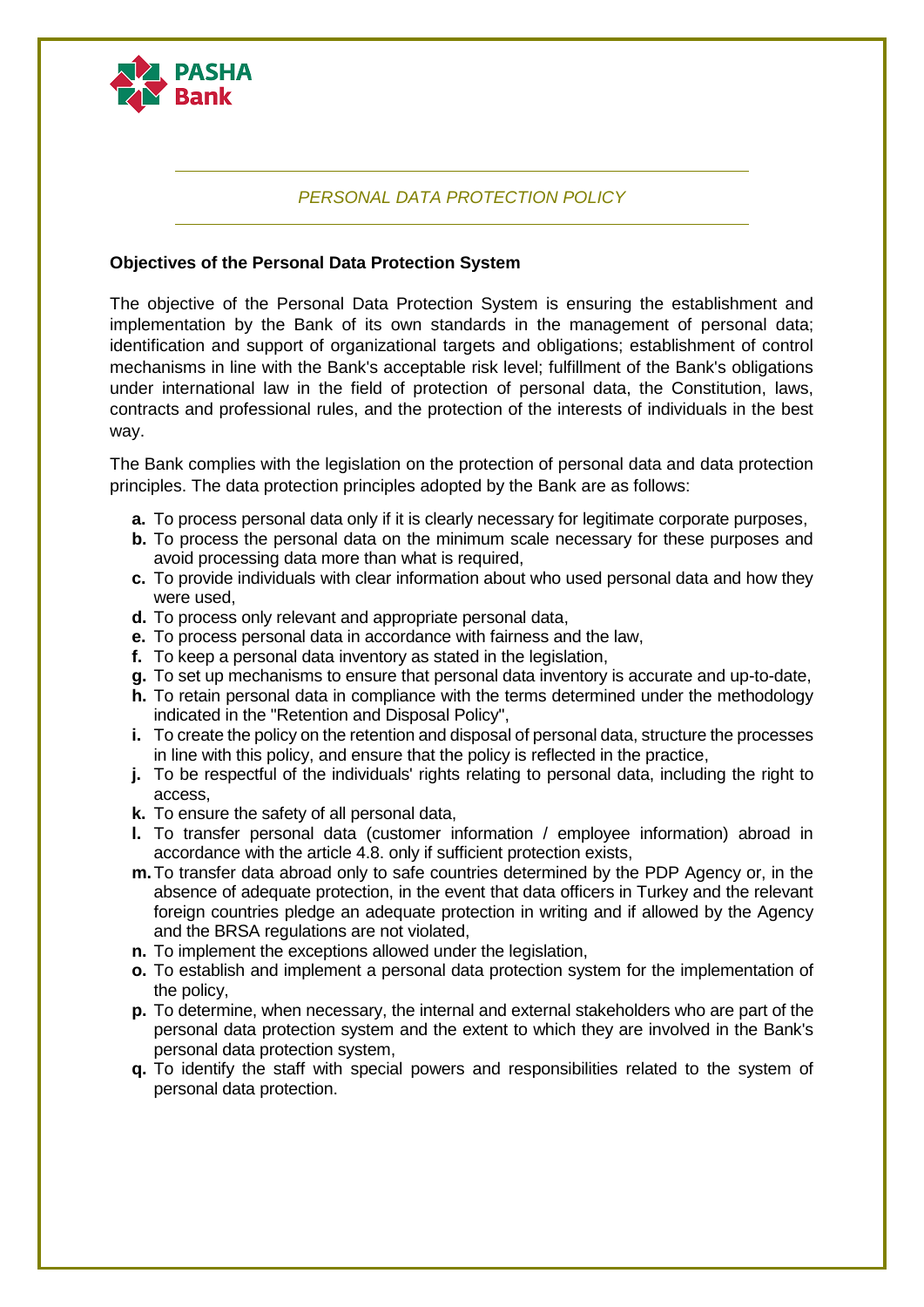

## **Notification and Access**

The Bank shall notify the Personal Data Protection Board ("PDP Board") in case it is the data officer and if information is requested on what personal data categories it has processed in this capacity. The bank identifies all personal data categories it processes in the personal data inventory.

Notification is made in accordance with the procedure and method to be established by the PDP Board and a copy of the notification is kept by the Bank's Personal Data Protection Committee (PDP Committee).

The notifications are repeated periodically if deemed necessary by the relevant legislation or the PDP Board.

The Information Security Management Committee reviews the Bank's data processing activities and amendments thereto annually to identify potential changes that may occur in the reporting made to the PDP Board and informs the LPPD Board if necessary.

This policy covers all units of the Bank, employees of the firms providing support services, trainees and contracted staff. Any action that violates the LPPD or this policy will be subject to the Bank's disciplinary rules and, if the violation in question constitutes a crime or a misdemeanor, the situation is notified to the relevant authorities as soon as possible.

Solution partners of the Bank that have access or are likely to have access to the personal data and all third parties working with the Bank are invited to read and abide by this policy. No third party may have access to personal data processed by the Bank without conclusion of a written confidentiality agreement which has at least as strong standards as the Bank does with regard to the protection of personal data and which includes the obligations and the right to audit by the Bank relating thereto.

#### **Risk Assessment**

The purpose of the risk assessment is to be aware of the risks associated with the Bank's processing of certain types of personal data.

The Bank establishes methods to assess the risks that the processing of personal data may create for the individuals. This assessment is performed by also taking into account the third parties that process the data on behalf of the Bank. The Bank manages the risks identified as a result of the assessment in a way that they do not create conflicts with this policy.

If a particular type of data processing activity is likely to pose a high risk to individual rights and freedoms in line with its structure, context and purpose, the unit related to the activity performs an impact analysis prior to the Bank's data processing activity by getting the approval of the Risk Management and manages the potential risks. A single assessment may be relied upon for multiple data processing activities containing similar risks.

If it is found at the end of the impact analysis that the Bank is about to start a data-processing activity that may create a high risk over the personal rights and freedoms, the ISM Committee approval on this issue is sought. The ISM Committee receives opinion from the PDP Board if it deems necessary.

In risk management, the systems and controls applied pursuant to the Operational Risk Procedure which the Bank has already adopted pursuant to the Information Security Policy are implemented.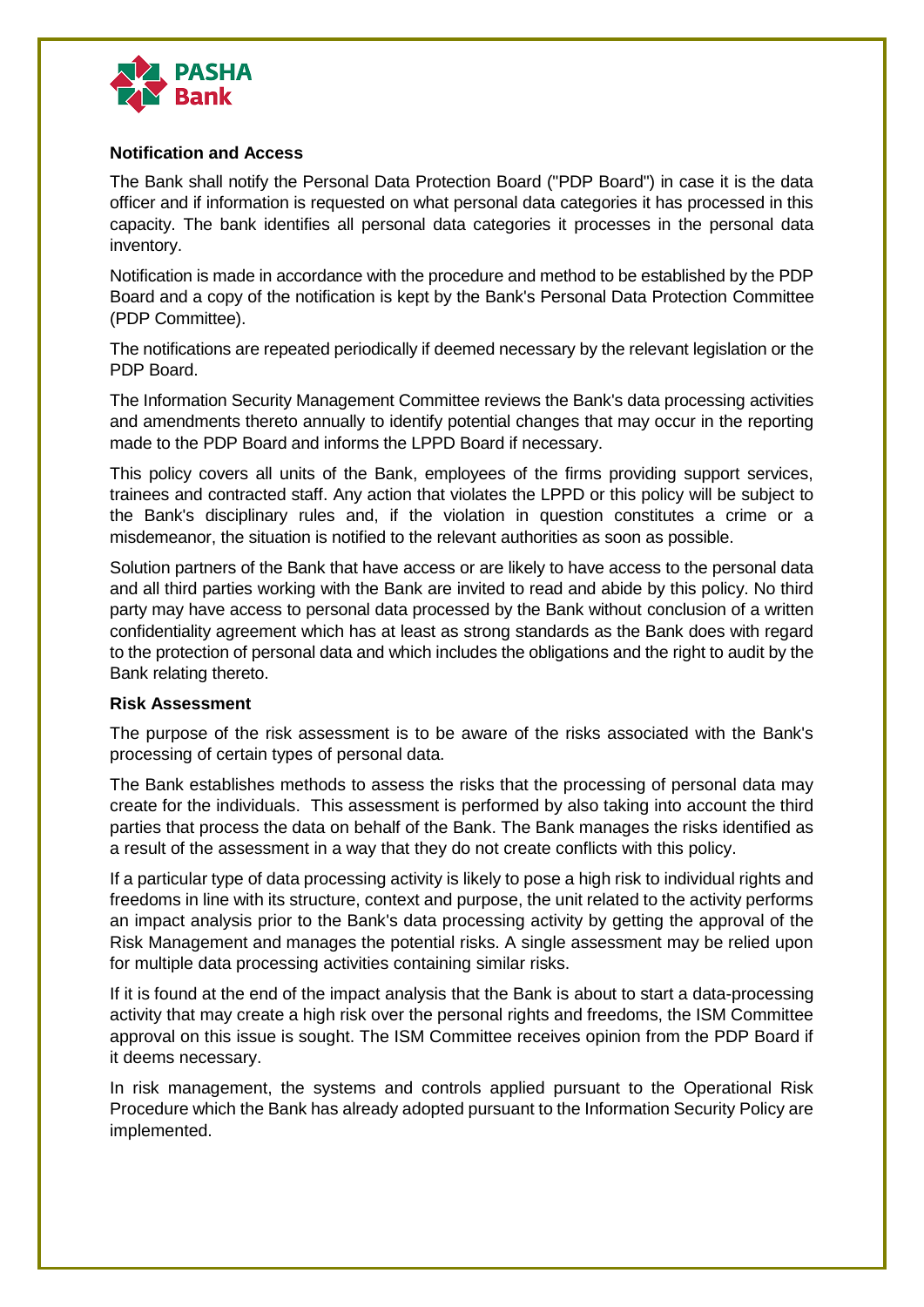

## **Data Protection Principles**

It is essential that all personal data processing activities are carried out in accordance with the following data protection principles. The Bank's policies and procedures aim at ensuring compliance with these principles:

- Compliance with the law and rules of honesty.
- Accurate and up-to-date when needed.
- Processing for specific, clear and legitimate purposes.
- Being connected with the purpose they are processed for, limited and measured.
- Retention for the time required for the purpose prescribed in the relevant legislation or for which they are processed.

## *Personal data are processed in accordance with the law and rule of honesty and in a transparent manner.*

In this respect, the Bank includes confidentiality notices in data collection channels and related forms regarding the personal data processing activities performed by the Bank. The ISM Committee determines the areas where these notices, in which clear and understandable information is contained about which data about whom are processed by the Bank for which purposes, will be included and announced. These notices include the following::

- Identity and contact information of the Bank as the data officer,
- The ISM Committee and contact information,
- Types of personal data that are processed (Personal Data or Private Personal Data),
- Data types that are considered as personal data are sorted as printed and electronic data,
- Purposes of processing personal data,
- Retention time stipulated for personal data,
- Data owner's rights,
- Third parties the data may be shared with.

## *Personal data can only be processed for specific, clear and legitimate purposes.*

The reasons/purposes for the processing of personal data are determined in the personal data inventory and the personal data cannot be used for purposes other than the stated purpose without any other legal justification or explicit consent of the data owner.

In the event of the occurrence of the conditions that require the use of personal data for purposes other than those specified in the personal data inventory, this situation is communicated to the ISM Committee by the relevant staff/unit. The ISM Committee checks the suitability of the new objective and, if necessary, ensures that the data owner is informed of the new objective and of the new data-processing activity.

The activity of processing of personal data must be carried out in a manner that is suitable for its purpose, relevant, and limited.

The ISM Committee is obliged to ensure that no personal data that are not explicitly required for the purposes of processing are collected and processed.

The approval of the ISM Committee is sought for a new personal data processing process other than those specified in the inventory.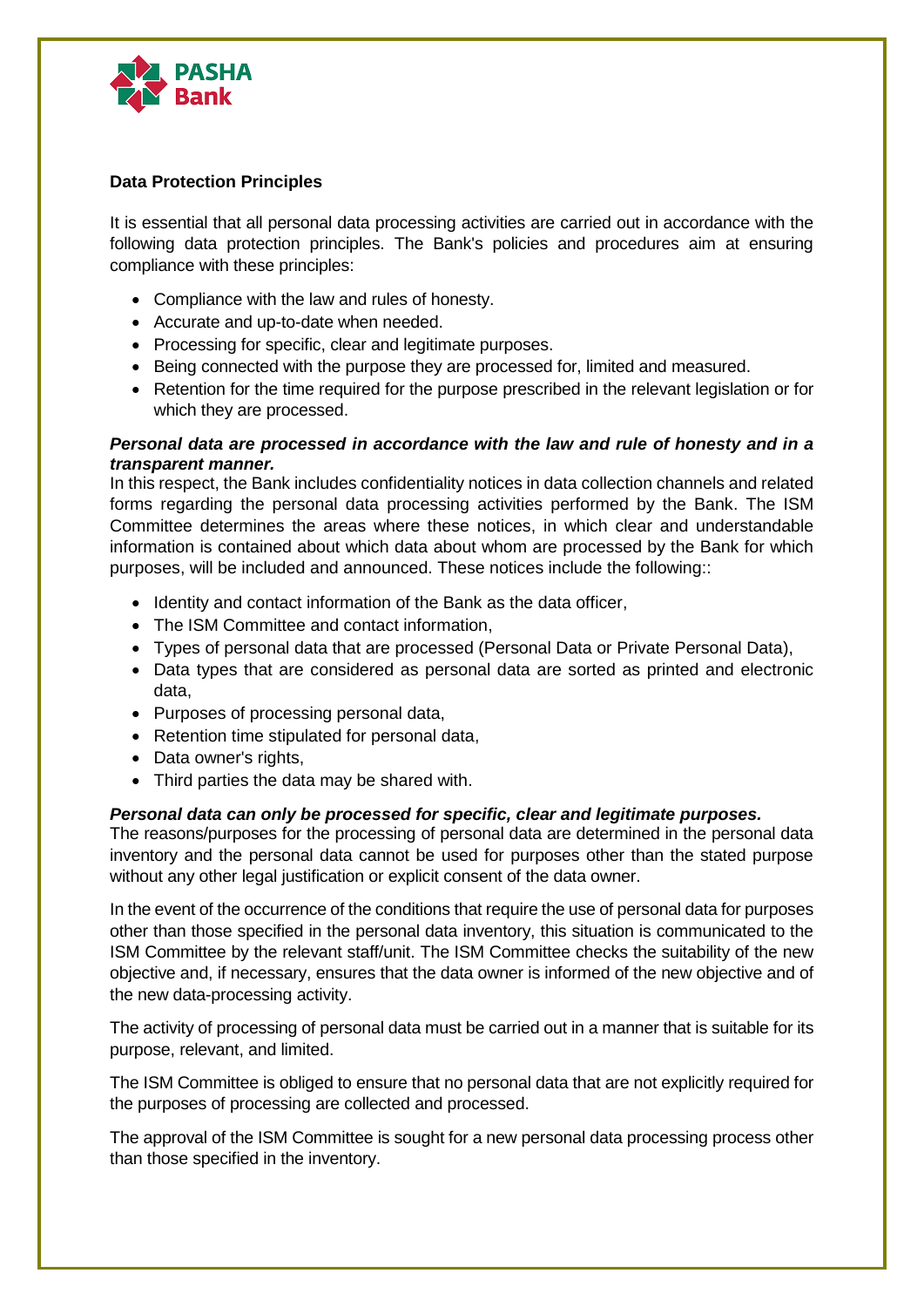

The ISM Committee audits that the processed data are appropriate and relevant, based on the personal data inventory, which is reviewed at least every six months.

The ISM Committee checks that all data processing methods are appropriate and relevant through the internal audit/external audit that it will perform/get performed on an annual basis.

The ISM Committee is responsible, in respect of personal data which it has found to be inappropriate or not relevant or more than it was required for the purpose of processing, for stopping the data processing activity and ensuring that the data that have been processed are processed in accordance with the retention and disposal policy by taking account the provisions of the legislation that may be relevant.

#### *Personal data must be accurate and up-to-date.*

The Human Resources and Administrative Affairs Unit is responsible for creating an awareness as to the collection and retention of all staff data in an accurate and up-to-date manner and for coordinating training activities.

The correctness and timeliness of the data that are kept relating to the staff are the responsibility of the relevant personnel.

Employees/customers and other relevant persons must inform the Bank of the updating of the personal data that are processed. It is the responsibility of the relevant unit to correct/update the record in question upon delivery of such a notification and to update the changes in data categories through the data inventory.

The ISM Committee may instruct the relevant unit for a review of the accuracy or timeliness of certain data through an assessment it would make over the data inventory as to the type, storage period, and amount of the processed data, also taking into account the provisions of the legislation that may be relevant.

- 1. Personal data should be processed in a way that the person concerned may be identified only if it is necessary for data processing purposes.
- 1.1 In the event that personal data are retained beyond the required term due to requirements such as backup, etc., it is essential that personal data be processed in accordance with the Retention and Disposal Policy in order to protect the rights and freedoms of individuals in case of data security weaknesses. Where necessary, the approval of the ISM Committee is obtained.
- 1.2 The processing of personal data after the periods that have been specified is subject to the written approval of the ISM Committee.

## **Data Owners' Rights**

The data owners have the following rights as to the data processing activities and records about them at the Bank:

- To know whether his/her personal data were processed,
- If his/her personal data have been processed, requesting information about it,
- To know the purpose of processing personal data and whether they have been used in a way that was appropriate for their purpose,
- Requesting to know the domestic or foreign third parties to which personal data were transmitted,
- In the event that personal data have been processed incompletely or incorrectly, requesting correction thereof,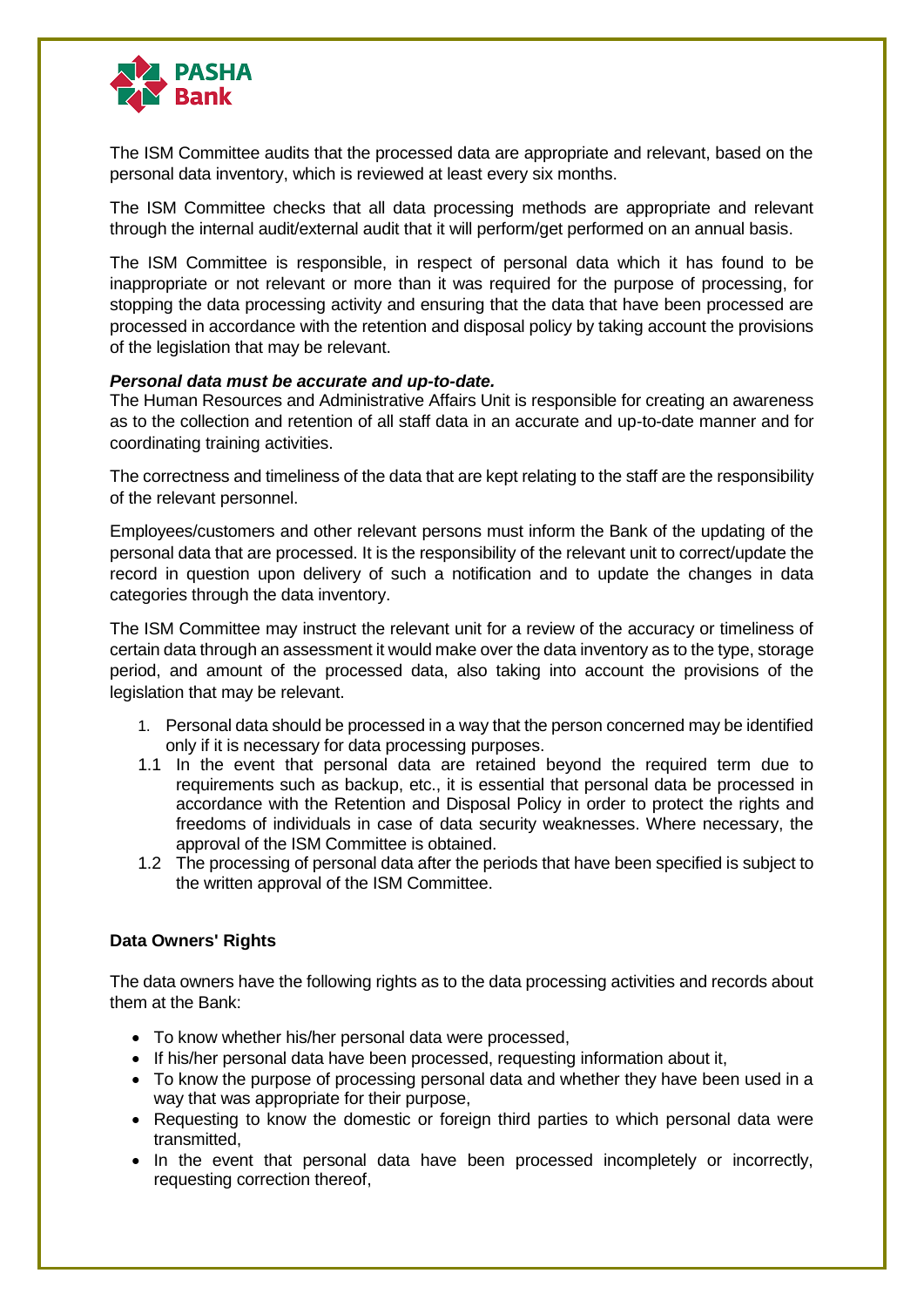

- Requesting the deletion or removal of personal data for which there was no legitimate justification or basis for processing under LPPD or this policy,
- Requesting the notification of the correction or deletion actions taken upon his/her request to the third parties to which personal data were transferred,
- Objecting to the emergence of a consequence against the person himself/herself due to the analysis of the processed data exclusively through automated systems,
- Demanding that the damage be eliminated in the event that he/she suffered damage due to the unlawful processing of personal data.

Data owners may request access to their personal data and exercise the rights mentioned above. These requests are forwarded to the 'Liaison Officer'. The ISM Committee, informed by the Liaison Officer, ensures that the necessary actions are performed within 30 days at the latest. All kinds of communication with the data owners are provided through the Liaison Officer.

The processes of receiving, transmitting and finalizing requests are carried out under the rules that have been defined for data owner's access.

The data owners' right to access the ISM Committee and the contact information of the Committee is included in the privacy statements and on the website of the Bank so that data owners can direct their requests.

Regardless of the job description, all employees of the Bank are obliged to forward to the Legal and Legislative Unit the access requests by the data owners and the Legal and Legislative Unit is obliged to submit these requests to the ISM Committee as soon as possible. The Bank's staff should be informed and trained by the ISM Committee on how they should act as to the requests that would be made by data owners.

## **Obtaining Explicit Consent**

The consent which is based on information and expressed by free will through written/oral declaration or clear confirming action that reveals the willingness to have personal data to be processed is considered by the Bank as the explicit consent by the data owner for specific data processing activities. Explicit consent for sensitive data is always obtained in writing. Explicit consent can always be withdrawn by the data owner.

An explicit consent may be obtained by getting the template for explicit consent form signed by the data owner or through an agreement to be concluded with the data owner or by including in the electronic form the elements contained in this template. Explicit consent with respect to the personal data routinely processed relating to the employees, prospective employees, and customers is obtained through the relevant standard agreements or forms.

In the event that the data processing activity based on explicit data is to be continuous or repeated, a record of the persons with explicit consent given is kept in a single list by the unit concerned. The timeliness and the accuracy of these records are the responsibility of the relevant unit. Explicit consent forms or other relevant means of proofing for data processing activity based on explicit consent are kept by the relevant unit.

## **Data Security**

The staff is obliged to ensure that the data processed by the Bank and held under their responsibility are kept secure and not disclosed to any third party unless a confidentiality agreement is signed.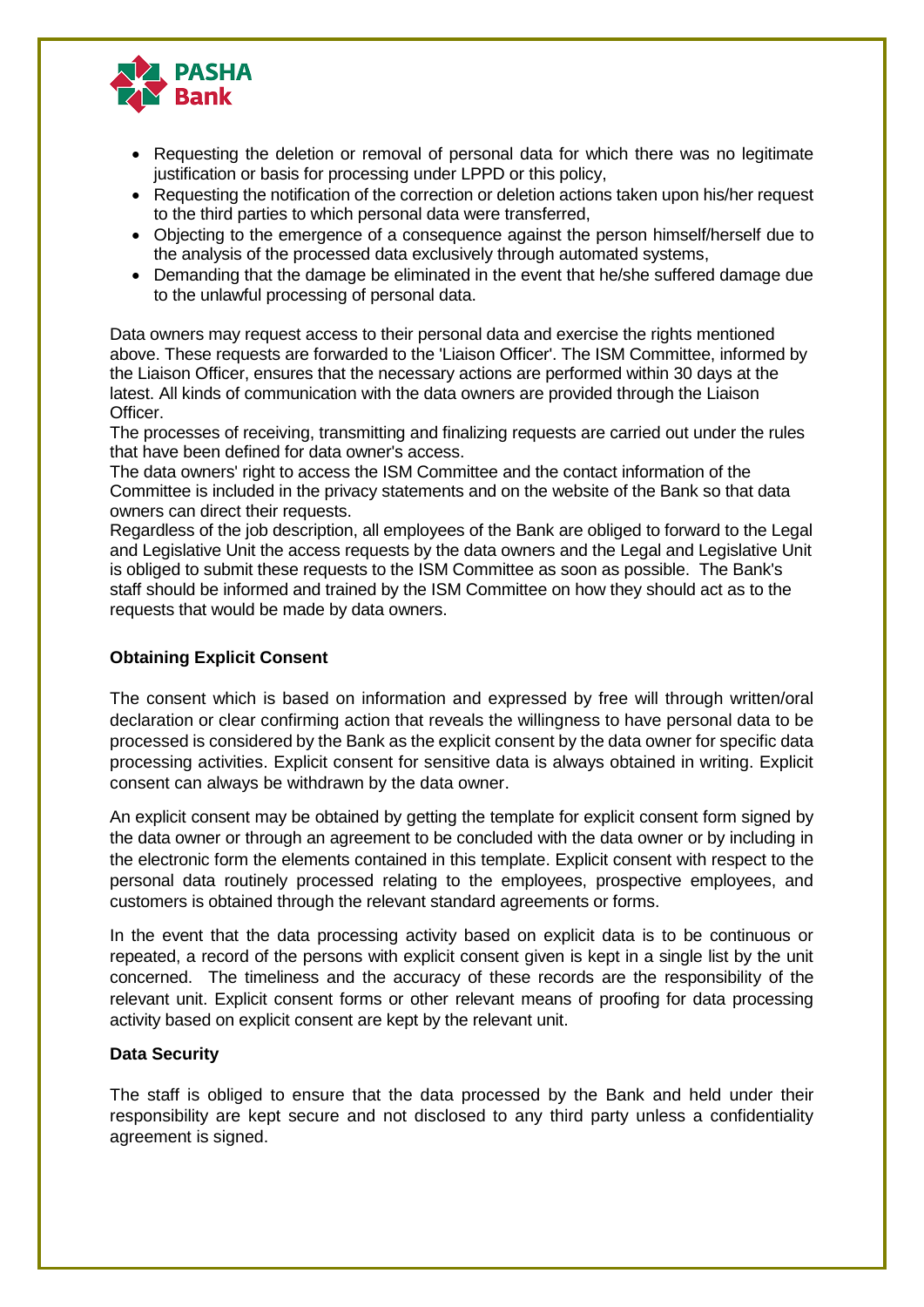

Personal data are accessible only by those who need access to them. Access is provided in accordance with established rules.

Data security is provided in accordance with the Bank's Information Security Policy and related documents.

As a statutory obligation, the information security events concerning personal data are notified by the ISM Committee to the PDP Board and the person concerned as soon as possible.

## **Data Sharing**

1. Personal data may only be shared with third parties in accordance with law and fairness. Accordingly, the existence of one of the following conditions is sought in order for personal data to be shared:

- An explicit consent received from the data owner.
- Explicit prescription by law.
- It must be mandatory to protect the life or bodily integrity of someone else or the person himself/herself who is unable to express his/her consent due to actual impossibility or whose consent is not legally valid.
- If the processing of personal data belonging to the parties to the agreement is required, provided that it is directly related to the conclusion or performance of an agreement to which the Bank is or will be a party.
- If it is compulsory for the bank to fulfill its legal obligation.
- If already publicized by the relevant person himself/herself.
- Data processing is mandatory for the establishment, exercise or protection of the Bank's rights.
- Data processing is mandatory for the Bank's legitimate interests, provided that it does not damage the fundamental rights and freedoms of the person concerned.

2. Personal data may only be transferred abroad provided that the above conditions are met, there is adequate protection in the target country, and the data owner's explicit consent is obtained about this transfer.

When transferring personal data abroad, the list of countries with sufficient protection established by the PDP Board is taken into account.

In the case of the transfer of personal data abroad, the ISM Committee provides the necessary permits and notifications to the PDP Board pursuant to the LPPD and related legislation.

3. All transactions relating to the sharing of personal data must be recorded in writing together with their justifications. These records are audited at specific periods by the ISM Committee.

4. In the case of a regular data-sharing relationship without a legal basis or legal obligation, a data-sharing agreement is set up with the party concerned that specifies the conditions for data sharing. The data-sharing agreement includes, at a minimum, the following:

- Purpose or purposes of sharing;
- Potential third-party recipients or recipient types and conditions of access right;
- Data to be shared (they should be kept at a minimum level for your purposes);
- General principles concerning the processing of data;